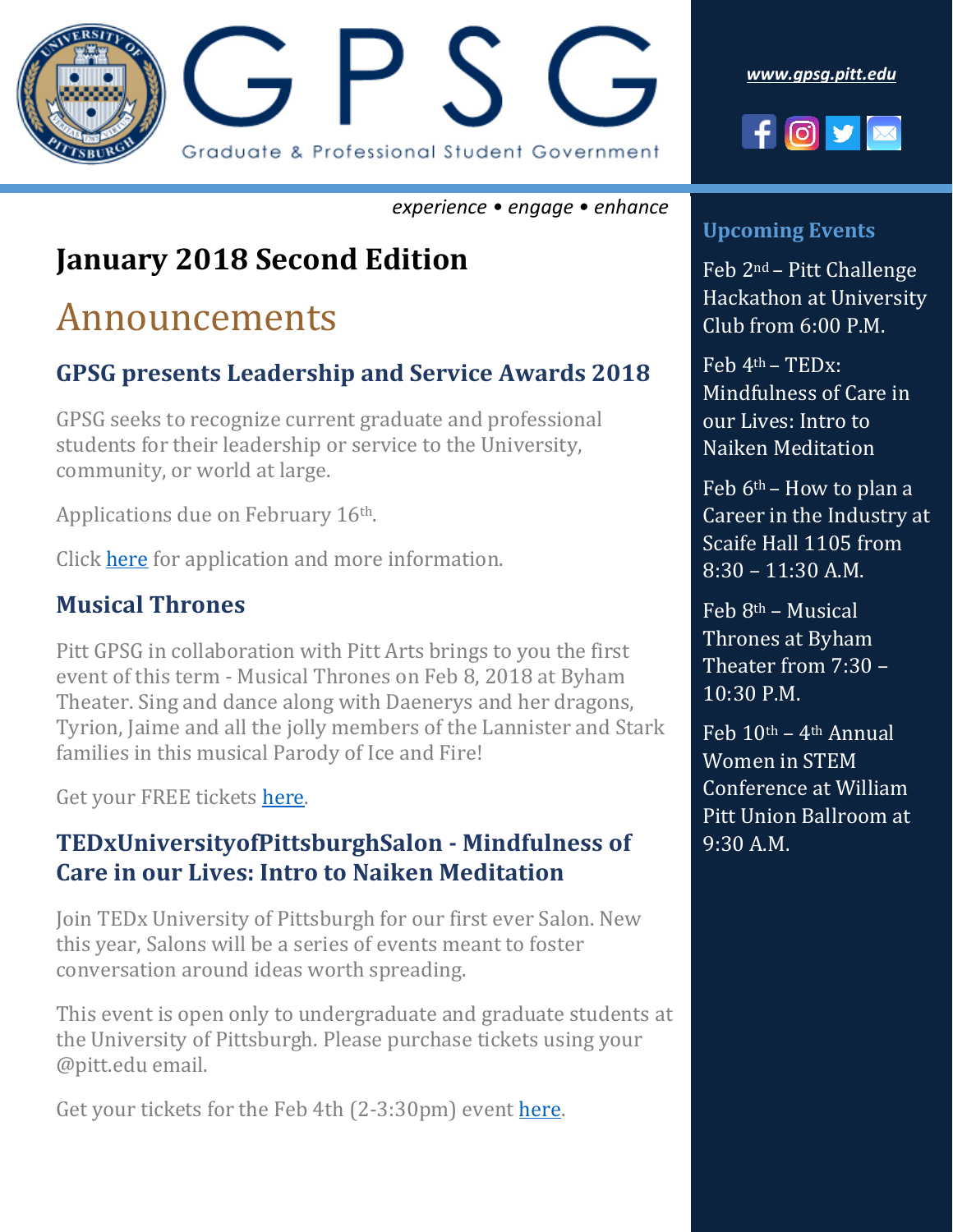### **TEDxUniversityOfPittsburgh and Salon – Call for ideas and speakers**

Do you have an idea worth spreading that you think the TEDxUniversityOfPittsburgh team needs to know about? Apply to be a featured speaker or performer or nominate someone for one of our events below.

**Main Event**: We will be curating talks and performances around the notion of "(Re)Think," the theme of our **TEDxUniversityOfPittsburgh** 2018 event. We aim to show how things are not what they seem at first glance.

**New This Year**: [TEDxUniversityofPittsburghSalon](https://goo.gl/PPcCig) is a series of events meant to foster conversation around ideas worth spreading. We will be curating talks and performances around the notion of "Reaching beyond oneself for something greater", the theme of our TEDxUniversityOfPittsburgh 2017 event.

# Student Opportunities

### **Pitt Day in Harrisburg as a Pitt Day Leader**

As a Pitt Day Student-Leader, students would be an active and informed team leader on Pitt Day providing information to participants, leading groups on pre-arranged meetings with key legislators, and empowering participants to confidently and competently speak to legislators in Harrisburg. Watch the "Pitt Day in Harrisburg 2017" 3-minute video [here.](https://youtu.be/l9lKa3oFGmM)

The commitment would be two lunch meetings and the Pitt Day in Harrisburg:

- Pitt Day in Harrisburg, Tuesday, March 20th 6 AM to 8 PM
- 2 lunch meetings on February 16 & March 15, 11:30 AM to 1 PM

Reach out to [GPSG@pitt.edu](mailto:GPSG@pitt.edu) if you are interested.

# **4th Annual Women in STEM Conference**

The goal of this conference is to inspire and promote young women to gain confidence and achieve excellence in the underrepresented fields of science, technology, engineering, and mathematics (STEM).

The conference will take place in the William Pitt Union Ballroom on Saturday, February 10, 2018 at 9:30 A.M.

### **PLISF hosts auction to raise money for Law Students Scholarships**

The Pitt Legal Income Sharing Foundation (PLISF) is hosting an auction to raise money for scholarships for law students working unpaid internships. This is at 21+ event.